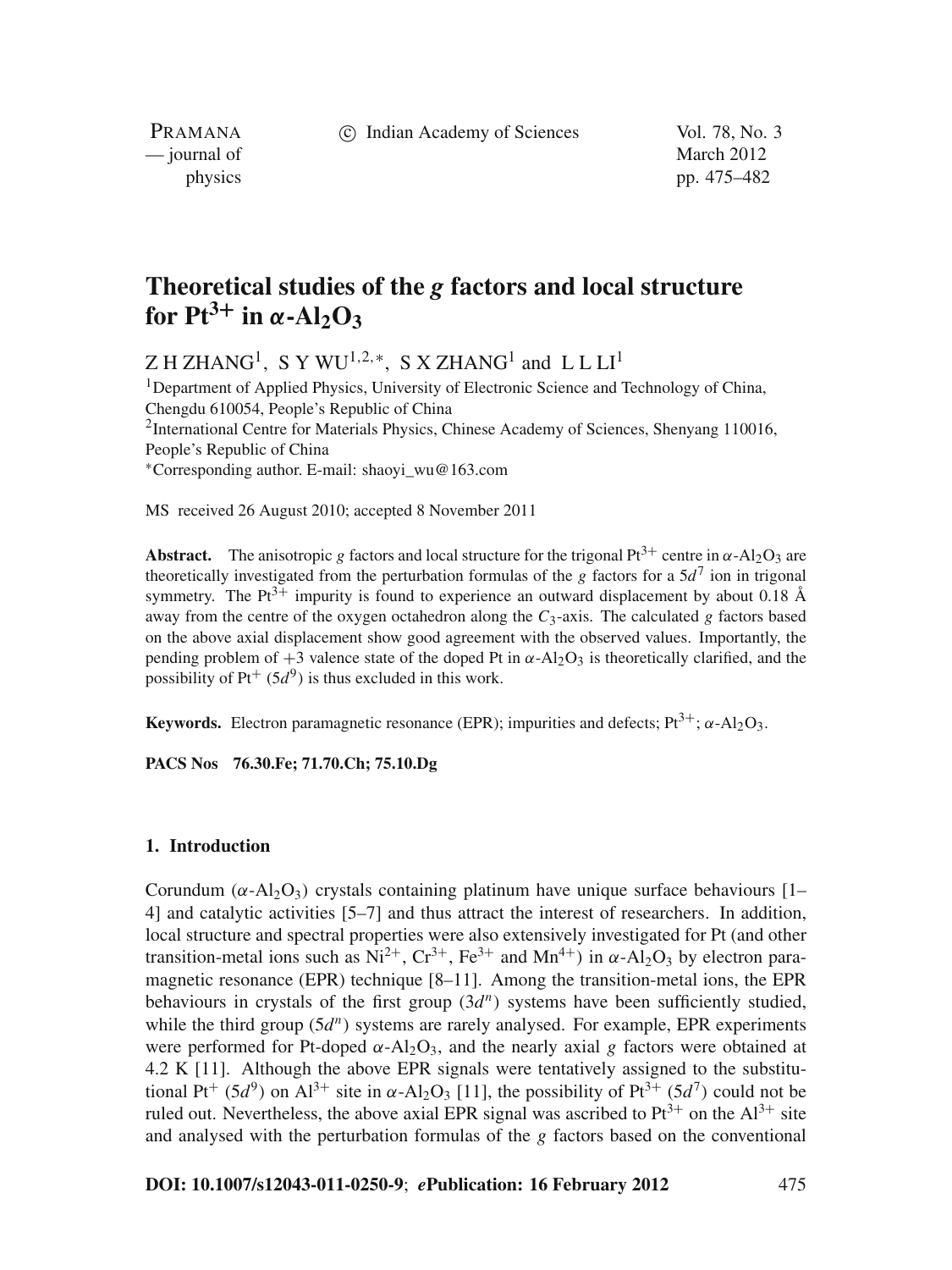*Z H Zhang et al*

crystal-field model for a  $d^7$  ion under strong crystal fields [12]. However, the contributions to the *g* factors arising from the ligand orbital and spin-orbit coupling interactions and the low symmetrical (trigonal) distortion were not taken into account. Meanwhile, these treatments also ignored the local lattice distortion (e.g., impurity axial displacement), which may lead to a different impurity local structure from the host  $Al^{3+}$  site in  $\alpha$ -Al<sub>2</sub>O<sub>3</sub>. Thus, the EPR analysis failed to connect with the defect structure of the impurity centre. As a result, only the isotropic *g* factor ( $\approx$  2.220 [11]) was analysed in ref. [12], and the local structure information about the Pt impurity in  $\alpha$ -Al<sub>2</sub>O<sub>3</sub> was not obtained yet.

Such information would be helpful to understand the properties of this material with  $5d^7$  dopants. Meanwhile, microscopic mechanisms of the EPR spectra for Pt<sup>3+</sup> ( $5d^7$ ) can be different from those for the conventional 3*d<sup>n</sup>* ions in crystals and worthy of further investigations. Besides, the pending assignment for Pt<sup>+</sup> or Pt<sup>3+</sup> in  $\alpha$ -Al<sub>2</sub>O<sub>3</sub> also needs to be clarified. To study the EPR spectra and the local structure for Pt-doped  $\alpha$ -Al<sub>2</sub>O<sub>3</sub> to a better extent and to clarify the impurity valence state, improved perturbation formulas of the *g* factors for a  $5d^7$  ion in trigonal symmetry are established in this work. In the calculations, the ligand orbital and spin-orbit coupling contributions and the suitable local lattice distortion (e.g., impurity axial displacement due to the size mismatch) are taken into account in a uniform way.

# **2. Calculations**

For  $\alpha$ -Al<sub>2</sub>O<sub>3</sub> containing Pt (in PtO<sub>2</sub>), the observed *g* factors  $2 \le g_{\parallel} < g_{\perp}$  [11] may be attributed to the substitutional  $Pt^{3+}$  (5*d*<sup>7</sup>) partially reduced from the doped Pt<sup>4+</sup> on the  $Al^{3+}$  site. Although a tetragonally compressed  $Pt^+(5d^9)$  cluster may also yield the *g* factors  $2 \le g_{\parallel} < g_{\perp}$  as proposed in ref. [11], the original trigonal symmetry of the  $Al^{3+}$  site seems unlikely to exhibit a tetragonally compressed  $[PtO<sub>6</sub>]$ <sup>11–</sup> cluster. In fact,  $d^9$  (e.g., Ni<sup>+</sup>, Cu<sup>2+</sup>, Ag<sup>2+</sup>) ions normally tend to show tetragonally elongated octahedra in oxides [13–16]. Besides, monovalent  $Pt^+$  could only result from very high degree of reduction from the doped  $Pt^{4+}$ . Moreover, much fewer charge of  $Pt^{+}$  replacing the trivalent  $Al^{3+}$  would induce some means of charge compensation and probably result in lower local symmetry (e.g., orthorhombic). But this is opposite to the observed axial *g* factors for Pt-doped  $\alpha$ -Al<sub>2</sub>O<sub>3</sub>. Thus, the assignment of Pt<sup>3+</sup> in  $\alpha$ -Al<sub>2</sub>O<sub>3</sub> is consistent with that of ref. [12] but inconsistent with that of ref. [11] and can be tentatively regarded as suitable.

For a Pt<sup>3+</sup> (5*d*<sup>7</sup>) ion in strong crystal fields, it can be described as an unpaired  $E<sub>g</sub>$ electron, associated with the ground orbital doublet  ${}^2E_g(t_{2g}^6e_g)$  of low spin (*S* = 1/2) [12,13]. For a trigonally distorted octahedral  $5d^7$  cluster, the ground  $^2E_g$  state consists of two components *u* and *v*, with the former corresponding to the positive anisotropy  $\Delta g$  ( $\approx$  $g_{\perp} - g_{\parallel}$ ) [12,13]. For a  $d^7$  ion in trigonally distorted octahedra, the perturbation formulas of the *g* factors were established by considering the contributions from the excited states via the spin-orbit coupling and the cubic crystal-field interactions [12]. However, the contributions from the low symmetrical (trigonal) crystal fields and those from the ligand orbitals and spin-orbit coupling interactions were not taken into account. In order to investigate the trigonal Pt<sup>3+</sup> centre in  $\alpha$ -Al<sub>2</sub>O<sub>3</sub> more exactly, the conventional formulas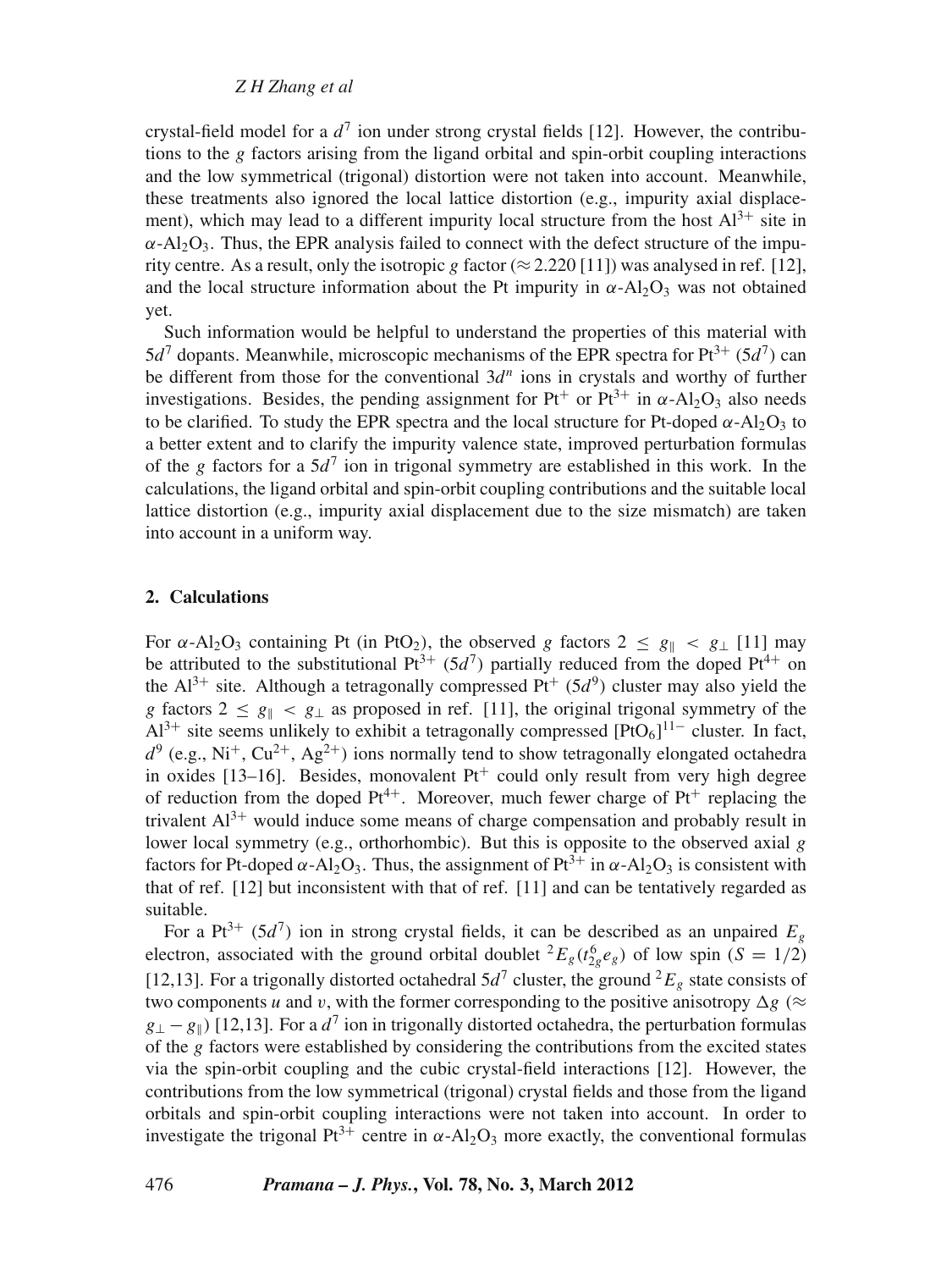in ref. [12] may be improved by including the above contributions. By using the similar perturbation method [12] and the cluster approach [18], we have

$$
g_{\parallel} = g_s + \frac{2k\zeta'^2}{E_{1\parallel}^2},
$$
  
\n
$$
g_{\perp} = g_s + \frac{2k\zeta'^2}{E_{1\perp}^2} + \frac{3k'\zeta'}{E},
$$
\n(1)

with

$$
\frac{1}{E} = \frac{1}{E_3} + \frac{1}{E_4} + 0.38\left(\frac{1}{E_3} - \frac{1}{E_4}\right). \tag{2}
$$

Here  $g_s$  (=2.0023) is the spin-only value.  $E_i$  ( $i = 1, 3, 4$ ) are the energy separations between the excited  ${}^4T_{1b}$ ,  ${}^2T_{2a}$  and  ${}^2T_{2b}$  and the ground  ${}^2E_g$  states in trigonal symmetry [12,17]. The subscripts  $\parallel$  and  $\perp$  in  $E_{1\parallel}$  and  $E_{1\perp}$  denote the corresponding components of the related energy differences due to the trigonal splittings. They can be obtained from the energy matrices for a  $5d^7$  ion in trigonal symmetry:

$$
E_{1\parallel} = 10Dq - 4B - 4C - \frac{(V + V')}{(3\sqrt{6})},
$$
  
\n
$$
E_{1\perp} = \frac{2[10Dq - 4B - 4C - (V + V')/(3\sqrt{6})][10Dq - 4B - 4C + 2(V + V')/(3\sqrt{6})]}{[4(10Dq - 4B - 4C)^2 - 2(10Dq - 4B - 4C)(V + V')/(3\sqrt{6}) + 7(V + V')^2/54]^{1/2}},
$$
  
\n
$$
E_3 = 10Dq + 6B - C + \frac{(V + V')}{(3\sqrt{6})},
$$
  
\n
$$
E_4 = 10Dq + 14B + C - \frac{(V + V')}{(3\sqrt{6})}.
$$
  
\n(3)

In the above formulas, omission of the contributions from the trigonal fields (i.e.,  $V = V'$ = 0) and the ligand orbitals (i.e.,  $k = k' = 1$  and  $\zeta = \zeta'$ ) can reduce them to the conventional formulas in [12].

When the ligand orbital and spin-orbit coupling contributions are introduced on the basis of the cluster approach, the spin-orbit coupling coefficients  $\zeta$ ,  $\zeta'$  and the orbital reduction factors  $k$ ,  $k'$  in eq. (1) are expressed as [18]

$$
\zeta = N_t \left( \zeta_d^0 + \frac{\lambda_t^2 \zeta_p^0}{2} \right), \quad \zeta' = (N_t N_e)^{1/2} \left( \zeta_d^0 - \frac{\lambda_t \lambda_e \zeta_p^0}{2} \right),
$$

$$
k = N_t \left( 1 + \frac{\lambda_t^2}{2} \right), \quad k' = (N_t N_e)^{1/2} \left[ 1 - \frac{\lambda_t (\lambda_e + \lambda_s A)}{2} \right].
$$
(4)

Here  $\zeta_d^0$  and  $\zeta_p^0$  are the spin-orbit coupling coefficients of the free  $5d^7$  and the ligand ions, respectively. A stands for the integral  $R \langle ns | \partial/\partial y | np_y \rangle$ , with the reference distance R.  $N_{\gamma}$  and  $\lambda_{\gamma}$  (or  $\lambda_{s}$ ) are, respectively, the normalization factors and the orbital admixture

*Pramana – J. Phys.***, Vol. 78, No. 3, March 2012** 477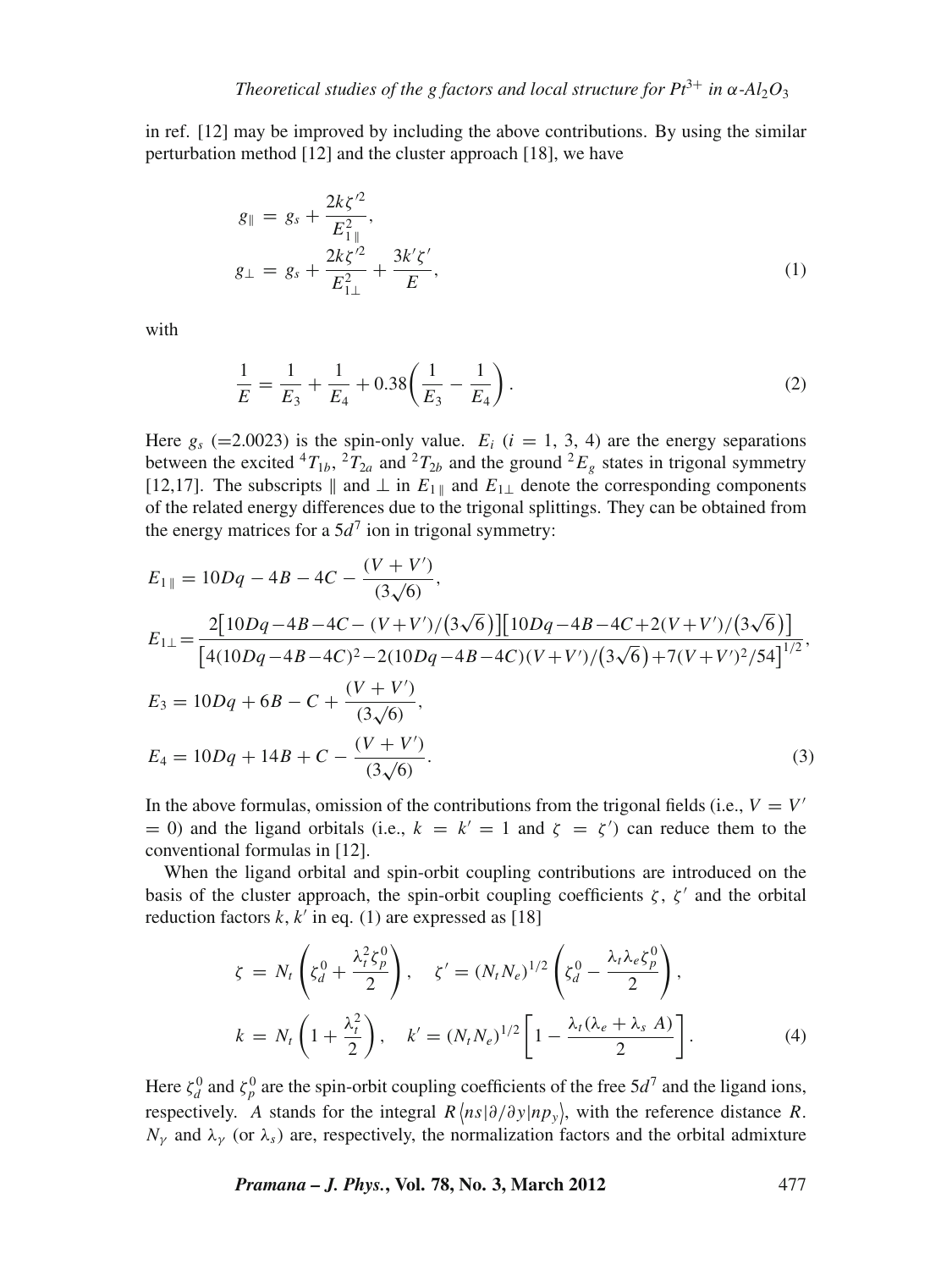# *Z H Zhang et al*

coefficients, with the subscripts  $\gamma$  (= *e* and *t*) denoting the irreducible representations  $E<sub>g</sub>$ and  $T_{2g}$  of the  $O_h$  group. They are determined from the approximate relationships [18]

$$
N^{2} = N_{t}^{2} [1 + \lambda_{t}^{2} S_{dpt}^{2} - 2\lambda_{t} S_{dpt}],
$$
  
\n
$$
N^{2} = N_{e}^{2} [1 + \lambda_{e}^{2} S_{dpe}^{2} + \lambda_{s}^{2} S_{ds}^{2} - 2\lambda_{e} S_{dpe} - 2\lambda_{s} S_{ds}],
$$
\n(5)

and the normalization conditions [18]

$$
N_t(1 - 2\lambda_t S_{dpt} + \lambda_t^2) = 1,
$$
  
\n
$$
N_e(1 - 2\lambda_e S_{dpe} - 2\lambda_s S_{ds} + \lambda_e^2 + \lambda_s^2) = 1.
$$
\n(6)

Here *N* is the average covalency factor, characteristic of the covalency effect (or reduction of the Racah parameters *B* and *C*) of the central ion in crystals.  $S_{dpy}$  (and  $S_{ds}$ ) are the group overlap integrals. Usually, the orbital admixture coefficients increase with the increase of the corresponding group overlap integrals, and one can approximately apply the proportional relationship  $\lambda_e/S_{dpe} \approx \lambda_s/S_{ds}$  between the orbital admixture coefficients and the related group overlap integrals within the same irreducible representation *Eg*.

The trigonal field parameters  $V$  and  $V'$  can be obtained from the superposition model [19] and the local geometrical relationship of the studied system:

$$
V = (9/7) \bar{A}_2(R) \sum_{i} \left(\frac{R}{R_i}\right)^{t_2} (3 \cos^2 \beta_i - 1) + \bar{A}_4(R) \sum_{i} \left(\frac{R}{R_i}\right)^{t_4}
$$
  

$$
\times \left[ \left(\frac{20}{21}\right) (35 \cos^4 \beta_i - 30 \cos^2 \beta_i + 3) + \left(\frac{20\sqrt{2}}{3}\right) \sin^3 \beta_i \cos \beta_i \right],
$$
  

$$
V' = \times \left(\frac{-3\sqrt{2}}{7}\right) \bar{A}_2(R) \sum_{i} \left(\frac{R}{R_i}\right)^{t_2} (3 \cos^2 \beta - 1) + \bar{A}_4(R) \sum_{i} \left(\frac{R}{R_i}\right)^{t_4}
$$
  

$$
\times \left[ \left(\frac{5\sqrt{2}}{21}\right) (35 \cos^4 \beta_i - 30 \cos^2 \beta_i + 3) + \left(\frac{10}{3}\right) \sin^3 \beta_i \cos \beta_i \right].
$$
  
(7)

Here  $\bar{A}_2(R)$  and  $\bar{A}_4(R)$  are the intrinsic parameters. For transition-metal ions in the octahedra,  $\bar{A}_4(R) \approx (3/4)Dq$  and  $\bar{A}_2(R) \approx 10.8 \bar{A}_4(R)$  are proved approximately valid in crystals [20–22] and reasonably adopted here.  $t_2 \approx 3$  and  $t_4 \approx 5$  are the power-law exponents [19].  $\beta_i$  are the angles between the directions of the distances  $R_i$  and the  $C_3$ -axis at the host Al<sup>3+</sup> site. For the regular Al<sup>3+</sup> site in  $\alpha$ -Al<sub>2</sub>O<sub>3</sub>, the structural parameters are  $R_1 \approx$ 1.966 Å,  $\beta_1 \approx 46.7^\circ$ ,  $R_2 \approx 1.857$  Å and  $\beta_2 \approx 62.7^\circ$  [23,24]. Thus, the reference distance *R* can be taken as the average cation–anion distance  $R[=(R_1 + R_2)/2 \approx 1.9115$  Å]. From these formulas, the trigonal distortion (or local structure) of the impurity centre is correlated to the *g* factors, particularly the anisotropy  $\Delta g$ (=  $g_{\perp}$  −  $g_{\parallel}$ ).

From the spectral analysis for Pt<sup>3+</sup> in  $\alpha$ -Al<sub>2</sub>O<sub>3</sub>, the cubic field parameter  $Dq \approx$ 2500 cm<sup>−</sup><sup>1</sup> and the covalency factor *N* ≈ 0.64 were obtained [25]. By using the free-ion parameters  $B_0 \approx 924$  cm<sup>-1</sup> and  $C_0 \approx 3810$  cm<sup>-1</sup> [26], the Racah parameters  $B \approx N^2 B_0$ and  $C \approx N^2 C_0$  can be acquired as well. From the distance  $\overline{R}$  and the Slater-type selfconsistent field (SCF) functions [27,28], the related integrals are calculated:  $S_{dpt} \approx$ 0.0216,  $S_{dpe} \approx 0.0629$ ,  $S_{ds} \approx 0.0505$ ,  $A \approx 1.2445$ . Then the molecular orbital coefficients  $N_t \approx 0.647$ ,  $N_e \approx 0.678$ ,  $\lambda_t \approx 0.761$ ,  $\lambda_e \approx 0.604$  and  $\lambda_s \approx 0.485$  are determined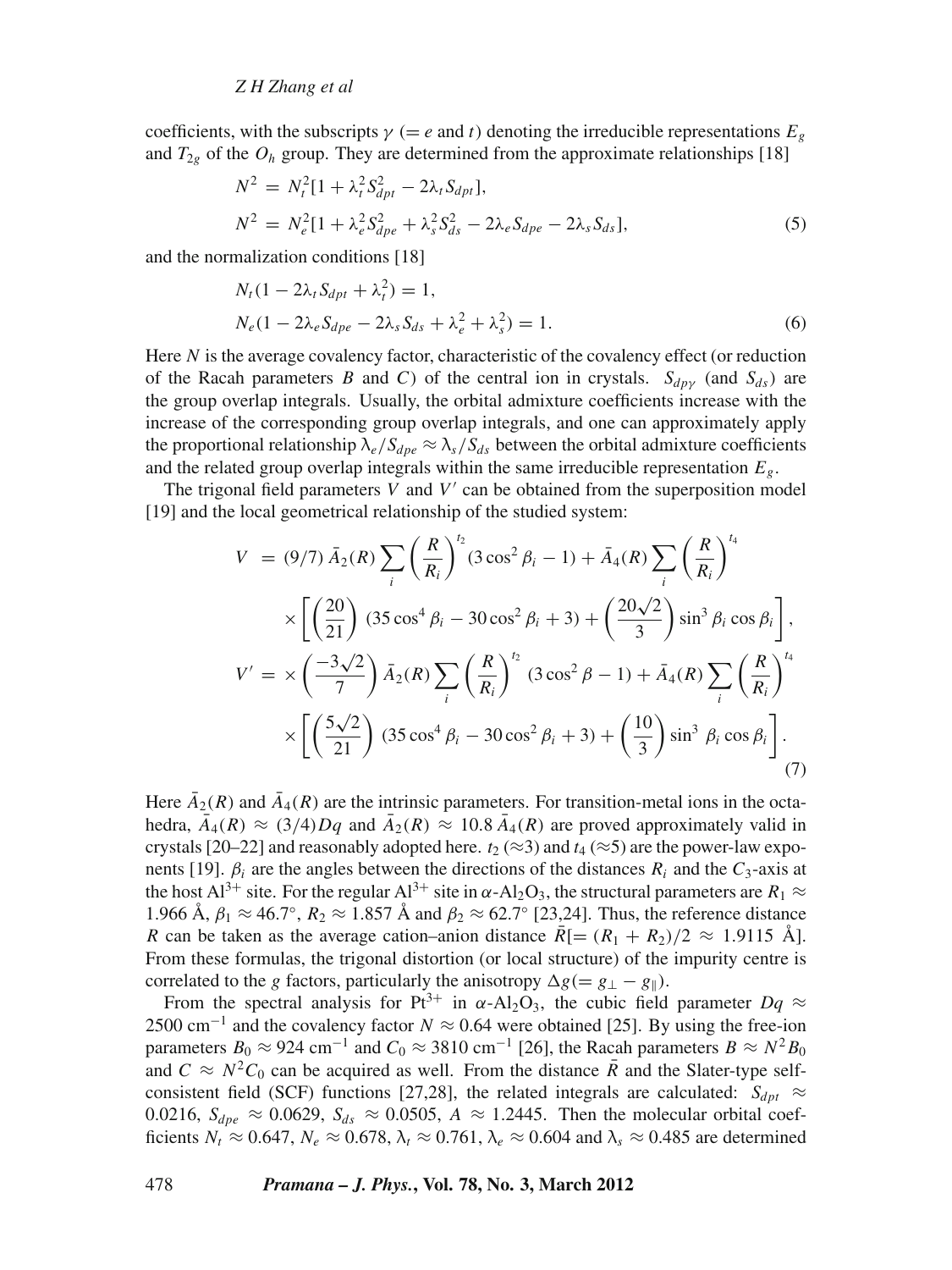*Theoretical studies of the g factors and local structure for*  $Pt^{3+}$  *in*  $\alpha$ *-Al<sub>2</sub>O<sub>3</sub>* 

|                  | $g_{\parallel}$ | $g_{\perp}$ | $\Delta g (= g_{\perp} - g_{\parallel})$ |
|------------------|-----------------|-------------|------------------------------------------|
| Cal <sup>a</sup> | 2.025           | 2.314       | 0.289                                    |
| Cal <sup>b</sup> | 2.002           | 2.492       | 0.490                                    |
| Cal <sup>c</sup> | 2.018           | 2.323       | 0.305                                    |
| Expt. $[11]$     | 2.011(6)        | 2.328(4)    | 0.317(10)                                |

**Table 1.** The anisotropic *g* factors for the trigonal Pt<sup>3+</sup> centre in  $\alpha$ -Al<sub>2</sub>O<sub>3</sub> at 4.2 K.

<sup>a</sup>Calculations based on the host structural parameters of the Al<sup>3+</sup> site in  $\alpha$ -Al<sub>2</sub>O<sub>3</sub> (i.e., taking the impurity displacement  $\Delta Z = 0$ ) and inclusion of the ligand contributions.

 $b$ Calculations based on the impurity displacement  $\Delta Z$  in eq. (8) and omission of the ligand contributions (i.e., taking  $\zeta = \zeta' = N\zeta_d^0$  and  $k = k' = N$ ).

<sup>c</sup>Calculations based on the impurity displacement and the inclusion of ligand contributions.

from eqs (5) and (6). Utilizing the free-ion values  $\zeta_d^0$  ( $\approx$  5011 cm<sup>-1</sup> [26]) for Pt<sup>3+</sup> and  $\zeta_p^0 \approx 151 \text{ cm}^{-1}$  for O<sup>2-</sup> [29], the parameters  $\zeta \approx 3268 \text{ cm}^{-1}$ ,  $\zeta' \approx 3296 \text{ cm}^{-1}$ ,  $k \approx$ 0.834 and  $k' \approx 0.358$  are calculated from eq. (4). Substituting these data into eq. (1), the g factors (Cal.<sup>a</sup>) are calculated and shown in table 1.

It can be found that these results are not in good agreement with the experimental data, especially the anisotropy  $\Delta g$  is smaller than the observed value [11], suggesting that the local trigonal distortion based on the host  $Al^{3+}$  site is underestimated for the impurity centre. This means that the  $Pt^{3+}$  impurity may not occupy exactly the host  $Al^{3+}$  site in  $\alpha$ -Al<sub>2</sub>O<sub>3</sub> but experience an axial off-centre shift. In order to obtain good agreement between the theoretical and experimental *g* factors,  $Pt^{3+}$  is expected to suffer an outward displacement  $\Delta Z$  away from the centre of the oxygen octahedron along the  $C_3$ -axis so as to yield larger trigonal distortion and better anisotropy  $\Delta g$ . Fitting the calculated *g* factors to the experimental data, one can obtain

$$
\Delta Z \approx 0.18 \text{ Å.} \tag{8}
$$

Here the displacement direction away from the centre of the oxygen octahedron is defined as positive. The corresponding theoretical results (Cal.<sup>c</sup>) are also given in table 1. To clarify the importance of the covalency and ligand contributions, the calculated *g* factors  $(Cal<sup>b</sup>)$  based on omission of the ligand orbital and spin-orbit coupling contributions (i.e., taking  $\zeta = \zeta' = N\zeta_d^0$  and  $k = k' = N$ ) are given in table 1.

#### **3. Discussion**

Table 1 reveals that the calculated *g* factors (Cal.<sup>c</sup>) for the Pt<sup>3+</sup> centre in  $\alpha$ -Al<sub>2</sub>O<sub>3</sub> based on the axial outward displacement  $\Delta Z$  in this work are in better agreement with the observed values than those (Cal.<sup>a</sup>) based on the host structural parameters of the ideal  $Al^{3+}$  site and those  $(Cal<sup>b</sup>)$  based on omission of the ligand contributions.

(1) From the positive sign of the displacement  $\Delta Z$ , the Pt<sup>3+</sup> impurity is found not to occupy the regular  $Al^{3+}$  site in  $\alpha$ - $Al_2O_3$  but to experience an outward displacement away from the centre of the oxygen octahedron along the  $C_3$ -axis. This point can be illustrated by the displacement model for impurity ions under trigonallydistorted octahedral environments [30,31]. According to the displacement model,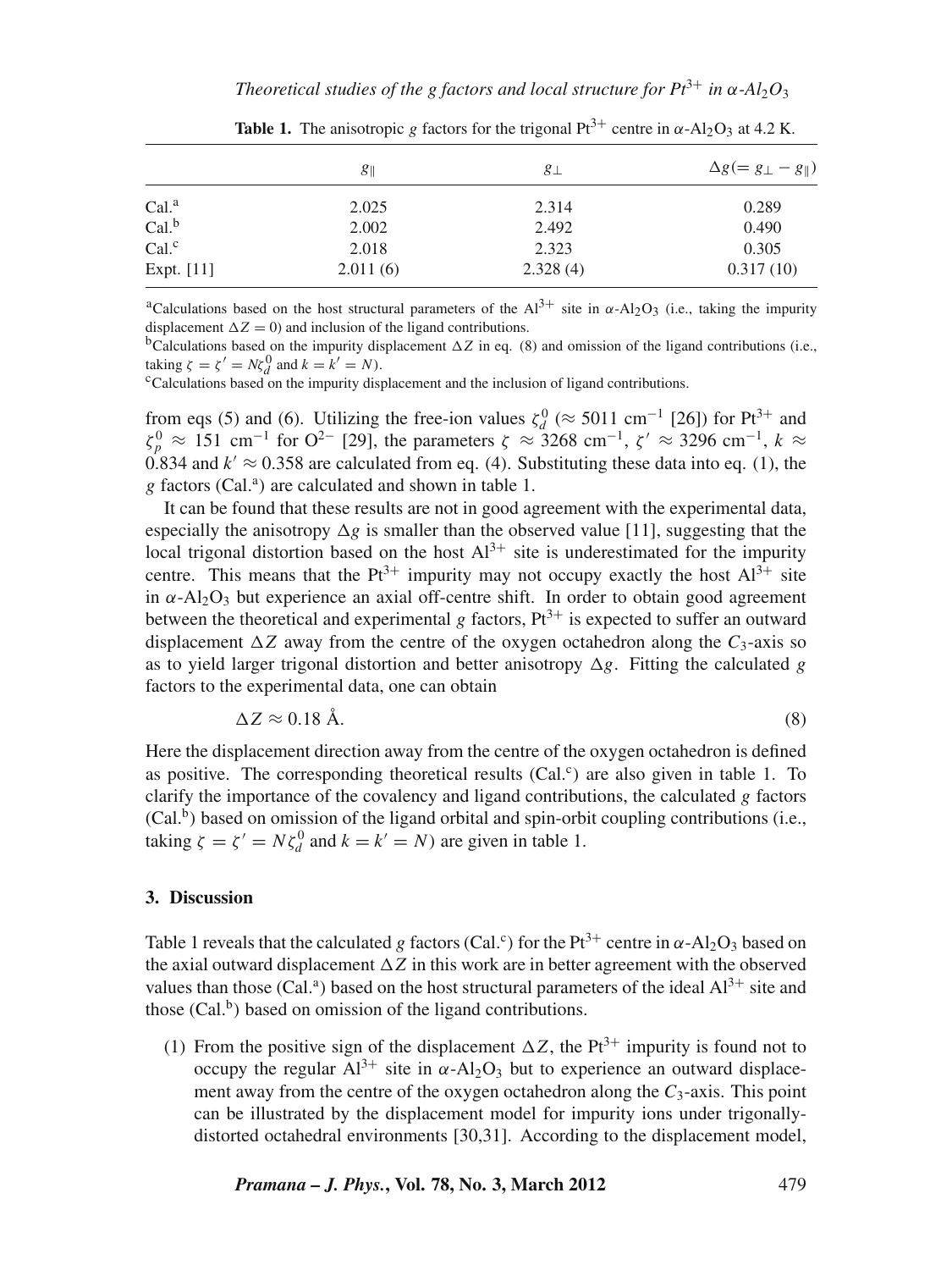# *Z H Zhang et al*

when a host cation is replaced by an impurity with larger size or higher charge, the local environment may become tense and the electrostatic interactions acting upon the impurity would be stronger than those upon the host cation, which may push the impurity further away from the centre of the octahedron. Inversely, as the host cation is substituted by an impurity of smaller size or lower charge, the local environment may become loose and the electrostatic interactions acting upon the impurity would be weaker and thus make the impurity shift towards the centre of the octahedron. The ionic radius of the Pt<sup>3+</sup> impurity ( $\approx$  0.725 Å [32]) which is larger than that of the host  $Al^{3+}$  ( $\approx 0.51$  Å [32]) may bring forward further displacement away from the centre of the oxygen octahedron. Therefore, the moderate and positive displacement ( $\Delta Z \approx 0.18$  Å) of Pt<sup>3+</sup> can be understood. If this impurity displacement is neglected, the theoretical  $g$  factors (Cal.<sup>a</sup>) are not as good as those (Cal.<sup>c</sup>) including the displacement. Particularly, the calculated anisotropy  $\Delta g$  is smaller than the observed value. Furthermore, these discrepancies cannot be removed by adjusting the spectral parameters *Dq* and *N*. It is noted that the off-centre displacement of an impurity ion in crystals may be a difficult problem involving various physical and chemical properties of the impurity and host crystals. Particularly, the present calculations are based on the cluster approach containing only six nearest-neighbour oxygen ligands (i.e.,  $[PtO_6]$ <sup>9-</sup> cluster), whereas the contributions from the rest of the lattice are not taken into account. The above treatments are valid when the clusters are roughly uncoupled with the lattice, the electrostatic potential generated by the rest of the lattice is approximately flat and the cluster size is big enough to include some nearestneighbour ions. Thus, the theoretical study of this work should be regarded as only an approach to this problem, and the impurity axial displacement  $\Delta Z$  obtained here is actually a tentative one. In order to evaluate the accuracy of the present results and to make more exact investigations of the local structure and the EPR spectra for  $\alpha$ -Al<sub>2</sub>O<sub>3</sub>:Pt<sup>3+</sup>, one should apply the more powerful and reliable density function theory (DFT) calculations [33–36].

(2) The valence state of Pt was tentatively assumed to be  $+1$  in the previous work [11], since a tetragonally compressed  $d^9$  cluster may yield similar *g* factors (2 <  $g_{\parallel}$  < *g*<sub>⊥</sub>) to the experimental results. Nevertheless, the possibility of Pt<sup>3+</sup> cannot be excluded [11]. Physically, there seems to be some imperfections in the previous assignment [11]. First, the original trigonal symmetry of the  $Al^{3+}$  site in  $\alpha$ -Al<sub>2</sub>O<sub>3</sub> make it difficult to yield a tetragonally compressed [PtO<sub>6</sub>] $^{11-}$  cluster. Secondly,  $d^9$ ions tend to exhibit tetragonally elongated octahedra in oxides [13–16]. Thirdly, monovalent  $Pt^+$  could only be produced through very high degree of reduction from the original  $Pt^{4+}$ . More importantly, the fewer charge of  $Pt^{+}$  replacing the host  $Al^{3+}$  could induce considerable local charge unbalance. Thus, some means of charge compensation might occur, e.g., a non-axial oxygen vacancy, which would result in lower (orthorhombic or monoclinic) local symmetry. Obviously, this is opposite to the observed axial *g* factors for Pt-doped  $\alpha$ -Al<sub>2</sub>O<sub>3</sub> [11]. If one would deliberately adopt the previous assignment of  $Pt^+$  centre [11] and analyse the EPR results with the *g* formulas for a  $d^9$  ion under tetragonally compressed octahedra [13], the best results  $g_{\parallel} \approx 2.001$  and  $g_{\perp} \approx 2.233$  could be obtained based on the optimal tetragonal compression ratio  $\tau \approx 0.5$ . So, the above results are not as good as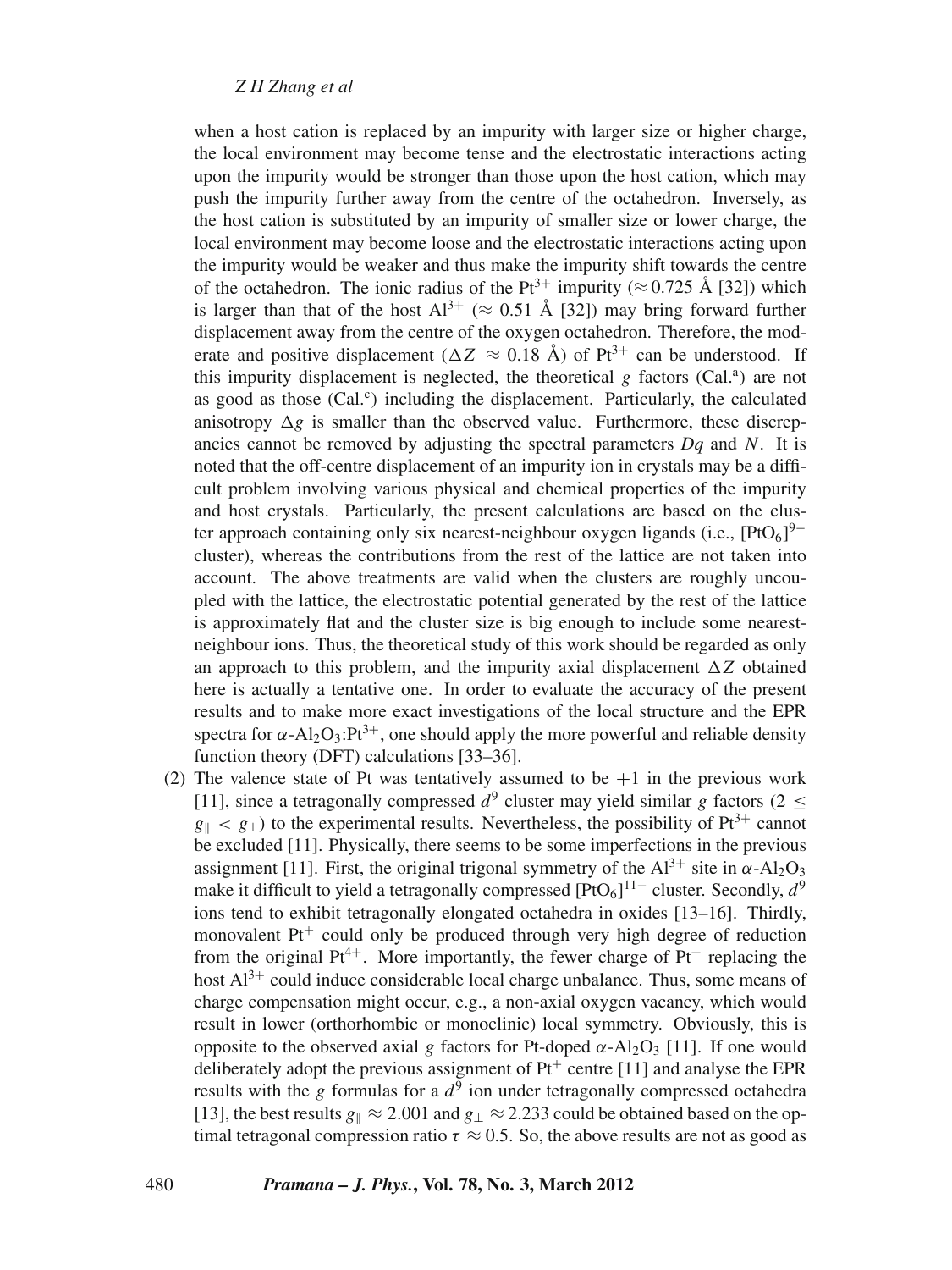those (Cal.<sup>c</sup>) based on the present assignment of the trigonal  $Pt^{3+}$  centre with the impurity displacement  $\Delta Z$ . Thus, the pending problem of the valence state for Pt in  $\alpha$ -Al<sub>2</sub>O<sub>3</sub> is clarified in this work, and the probability of Pt<sup>+</sup> may be excluded here.

- (3) When the contributions from the ligand orbitals and the spin-orbit coupling interactions are neglected, the calculation results  $(Cal<sup>b</sup>)$  are not as good as those containing these contributions, e.g., the theoretical *g*<sup>⊥</sup> is larger than the observed value. Although the spin-orbit coupling coefficient of the ligand oxygen is much smaller than that of the Pt<sup>3+</sup> impurity, the small metal–ligand distance  $\bar{R}$ ( $\approx$ 1.9115 Å) can result in very strong covalency ( $N \approx 0.64 \ll 1$ ) and significant impurity–ligand orbital admixtures (∼0.5–0.7). Therefore, the perturbation formulas of the *g* factors containing the ligand contributions in this work seem more applicable than those without these contributions in the previous calculations [12]. Thus, to investigate the *g* factors better for  $Pt^{3+}$  in  $\alpha$ -Al<sub>2</sub>O<sub>3</sub> (or other similar trigonal environments), the contributions from the ligand orbitals and the low symmetrical distortions should be taken into account in the EPR analysis.
- (4) Apart from the axial EPR signal ascribed to the trigonal  $Pt^{3+}$  centre, another isotropic signal with  $g \approx 2.220$  (1) was also observed at 79 K [11]. This spectrum can be attributed to the dynamical Jahn–Teller effect of the  $[PtO<sub>6</sub>]<sup>9–</sup>$  cluster via vibration interactions, which may actually exhibit only dynamical average of the parallel and perpendicular *g* components and thus conceal the anisotropy at lower (4.2 K) temperature. Interestingly, the theoretical  $g$  factors (Cal.<sup>c</sup>) of this work will yield an average value of 2.221, which is close to the observed isotropic *g* factor at higher temperature and can be regarded as reasonable.

# **4. Conclusion**

The *g* factors and the local structure for the trigonal  $Pt^{3+}$  centre in  $\alpha$ -Al<sub>2</sub>O<sub>3</sub> are theoretically investigated from the perturbation formulas of these parameters for a  $5d^7$  ion in trigonal symmetry. It is found that the  $Pt^{3+}$  impurity does not occupy the exact  $Al^{3+}$  site but it experiences an outward displacement of about 0.18 Å away from the centre of the octahedron along the  $C_3$ -axis. The observed axial EPR spectra are suitably attributed to the trigonal  $Pt^{3+}$  on  $Al^{3+}$  site, and the possibility of the previously supposed tetragonally compressed  $Pt<sup>+</sup>$  is theoretically excluded. Thus, the pending problem of the valence state for the doped Pt in  $\alpha$ -Al<sub>2</sub>O<sub>3</sub> is clarified in this work.

# **Acknowledgement**

This work was financially supported by 'the Fundamental Research Funds for the Central Universities'.

#### **References**

- [1] N A Deskins, D H Mei and M Dupuis, *Surface Sci.* **603**, 2793 (2009)
- [2] B Habibi, M H Pournaghi-Azar, H Razmi and H Abdolmohammad-Zadeh, *Int. J. Hydrogen Energy* **33**, 2668 (2008)